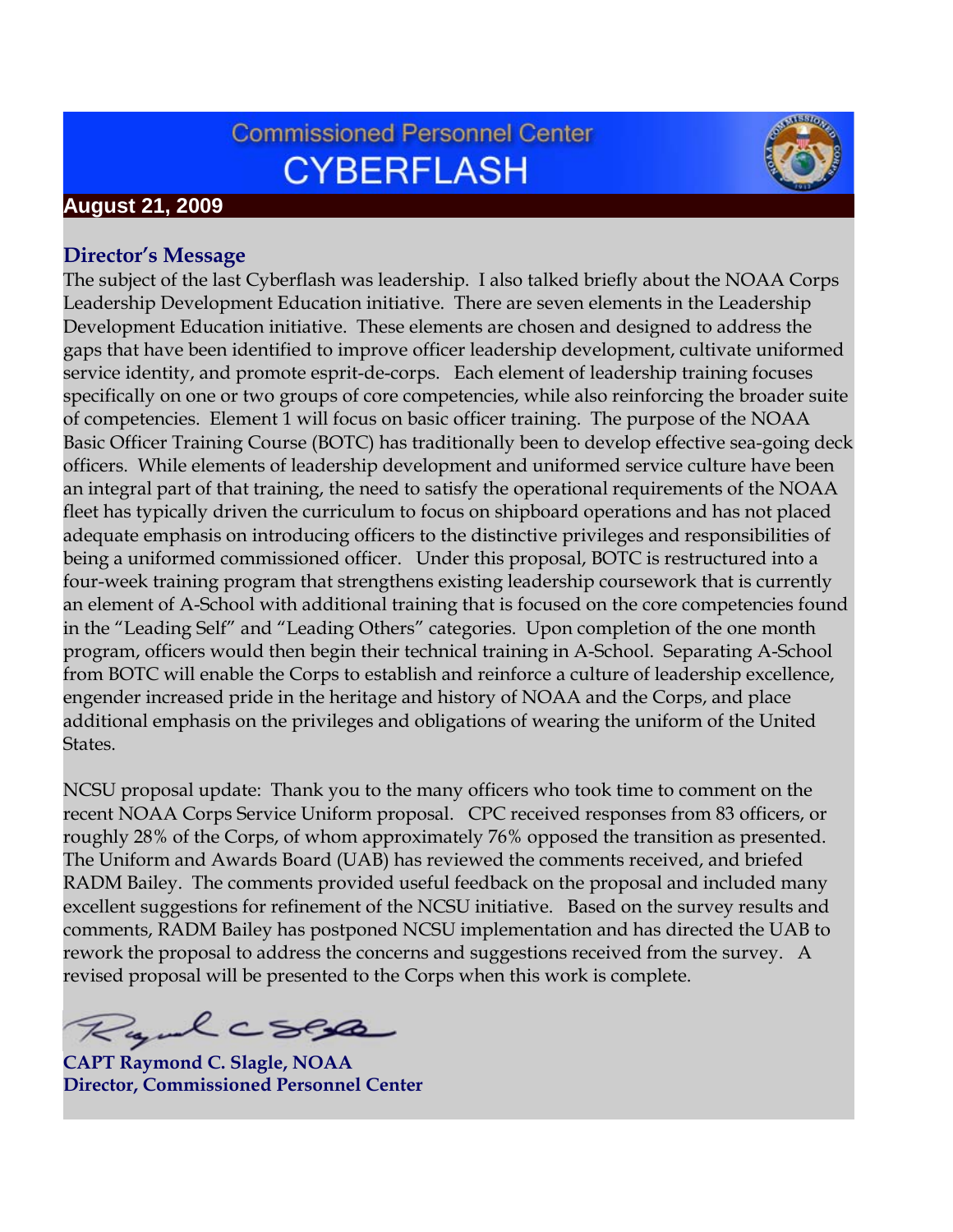# **Announcements**

#### **Augmentor Needed on HA**

The Hi'ialakai is in need of an augmenting OOD. The cruise is from 9/17/2009 to 10/21/2009 and from Honolulu, HI to Honolulu, HI. There are NO specific skills (SWO, XO, etc., required) just a watch standing OOD. This is the high tempo Coral Reef assessment cruise. Opportunities to see Midway atoll, the Northwest Hawaiian Islands, and for divers, possibly a chance to get in the water as well. This is your opportunity to complete your augmentation requirement in the warm sunny waters of the tropical Pacific while visiting one of the largest marine conservation areas in the world.

# **Reminder for Officers in Upcoming Promotion Zones**

Officers being considered for promotion must ensure they have met the training requirements outlined in the NOAA Corps Directives. The "Training" page of the CPC website <http://www.corpscpc.noaa.gov/careermgmt/training.html> has been updated with links to the applicable sections of the Directives. A new "Training for Promotion Worksheet" has also been added to assist officers with tracking completion of required training courses. Officers must also ensure their Medical and Dental exams are up to date. Email certificates for completed courses (including e-learning courses) to CPC at [opffix.cpc@noaa.gov.](mailto:opffix.cpc@noaa.gov) Officers must also ensure their Medical and Dental exams are up to date.

## **OER Web Page Updated**

The Officer Evaluation System web page has been updated with additional helpful information. Be sure to check out the "Top Ten Tips for ensuring OERs will clear CPC Review".

<http://www.corpscpc.noaa.gov/careermgmt/evaluation.html>

### **TRICARE Announcement for Drive-time Waivers**

TRICARE Prime beneficiaries who live more than 30 minutes from the military treatment facility where they are enrolled should be on the lookout for a letter from their regional contractor. The letter explains that beginning on October 1, 2009, non-active duty TRICARE Prime beneficiaries in the 50 United States who live more than a 30-minute drive from the MTF where they are enrolled, must waive TRICARE's access-to-care drive-time standards to remain enrolled to that MTF. More information on this subject can be found at this link> <http://www.tricare.mil/Access-to-Care%20Waiver.pdf>

**\_\_\_\_\_\_\_\_\_\_\_\_\_\_\_\_\_\_\_\_\_\_\_\_\_\_\_\_\_\_\_\_\_\_\_\_\_\_\_\_\_\_\_\_\_\_\_\_\_\_\_\_\_\_\_\_\_\_\_\_\_\_\_\_\_\_\_\_\_\_\_\_\_\_\_**

## **BILLET OF THE WEEK - Florida Bay Operations Officer Billet #2550.**

The National Marine Fisheries Service (NMFS) Southeast Fisheries Science Center (SEFSC) in Miami, Florida is seeking an interested officer for the Florida Bay Operations Officer Billet #2550. The officer would work as part of a research unit providing support on lab and field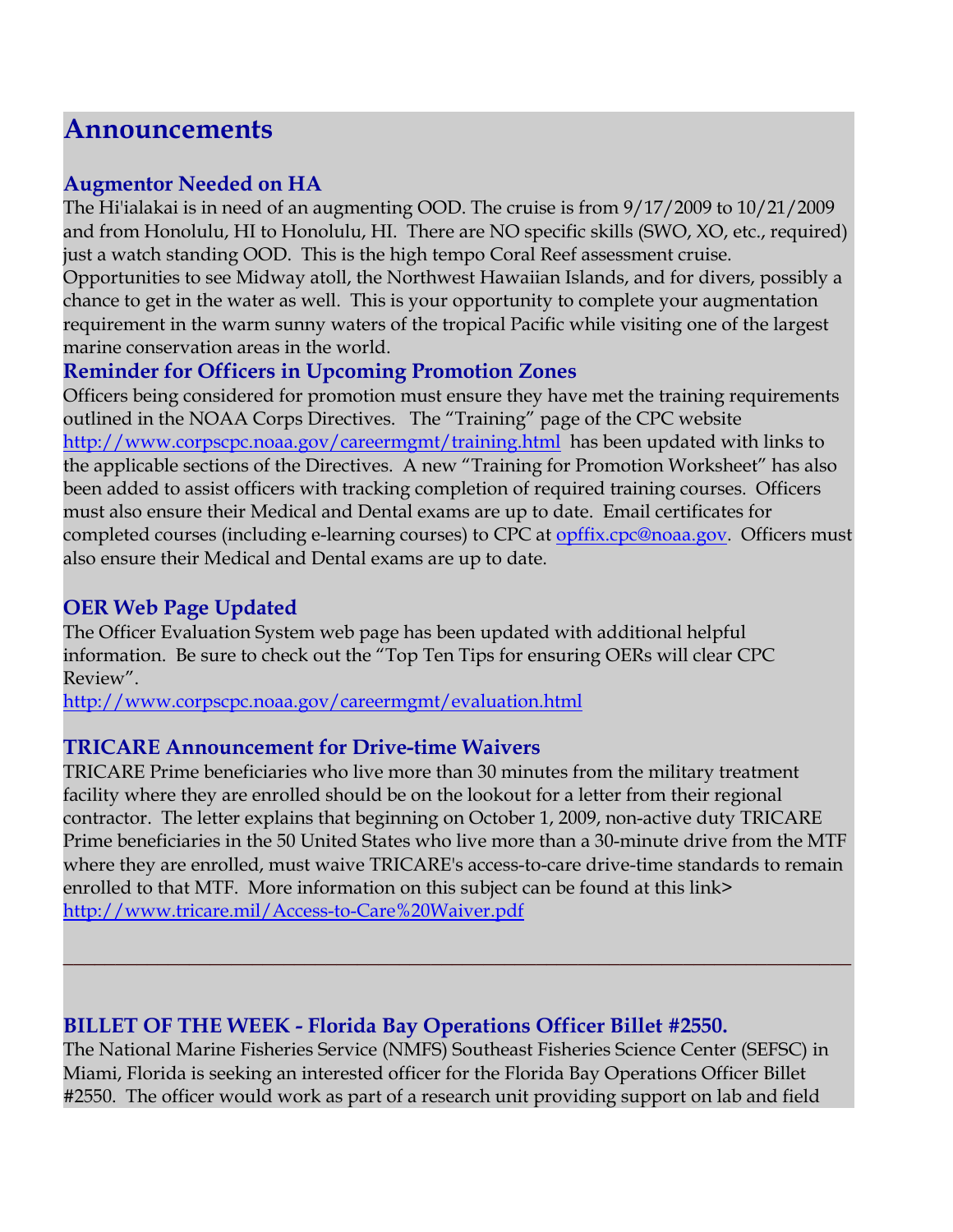operations. Primary duties include: 1.) unit budget manager, personal property custodian and purchasing agent; 2.) in charge of logistics of field operations on Florida Bay, small boat operator and diver; 3.) participate in an annual cruise on board the NOAA Ship *Nancy Foster.* 

The incumbent will support lab personnel in the development of the on-going research. The officer will be working with a very diverse group of NOAA and non-NOAA partners. The position requires some knowledge of biological science and the scientific methods. This position provides an opportunity to participate in the unit's research projects and publish in scientific journals. There are opportunities to pursue an advanced degree at local universities.

For more information regarding this billet, contact LTJG Francisco Fuenmayor at 305-361-4573 or [francisco.fuenmayor@noaa.gov](mailto:francisco.fuenmayor@noaa.gov) or the NMFS Liaison Officer, CAPT Michael Gallagher at 301-713-2239 or [michael.s.gallagher@noaa.gov.](mailto:michael.s.gallagher@noaa.gov)

**\_\_\_\_\_\_\_\_\_\_\_\_\_\_\_\_\_\_\_\_\_\_\_\_\_\_\_\_\_\_\_\_\_\_\_\_\_\_\_\_\_\_\_\_\_\_\_\_\_\_\_\_\_\_\_\_\_\_\_\_\_\_\_\_\_\_\_\_\_\_\_\_\_\_\_**

### **Approved Retirements/Resignations/Separations**

The following officers have approved retirements, resignations, or separations. Be sure to thank them for their service to NOAA and nation and wish them the best the next time you see these officers!

| LT Leah A. Harman               | August 26, 2009    |
|---------------------------------|--------------------|
| LCDR Alan C. Hilton             | September 1, 2009  |
| CAPT John W. Humphrey, Jr.      | September 30, 2009 |
| LT Earl M. Spencer              | September 30, 2009 |
| <b>ENS Lindsay H. Clovis</b>    | December 31, 2009  |
| <b>CAPT</b> Steven R. Barnum    | January 1, 2010    |
| <b>LCDR Andrew A. Hall</b>      | May 1, 2010        |
| LCDR James A. Bunn, II          | June 1, 2010       |
| <b>LCDR Geoffrey S. Sandorf</b> | July 1, 2010       |

### **On the Horizon**

| August 27, 2009 | BOTC-A School 114 Graduation, Kings Point, NY                                            |
|-----------------|------------------------------------------------------------------------------------------|
| August 31, 2009 | Start of BOTC-A School 115, Kings Point, NY                                              |
|                 | September 15, 2009 Deadline for ENS and LTJG OERs for consideration by October Promotion |

**\_\_\_\_\_\_\_\_\_\_\_\_\_\_\_\_\_\_\_\_\_\_\_\_\_\_\_\_\_\_\_\_\_\_\_\_\_\_\_\_\_\_\_\_\_\_\_\_\_\_\_\_\_\_\_\_\_\_\_\_\_\_\_\_\_\_\_\_\_\_\_\_\_\_\_**